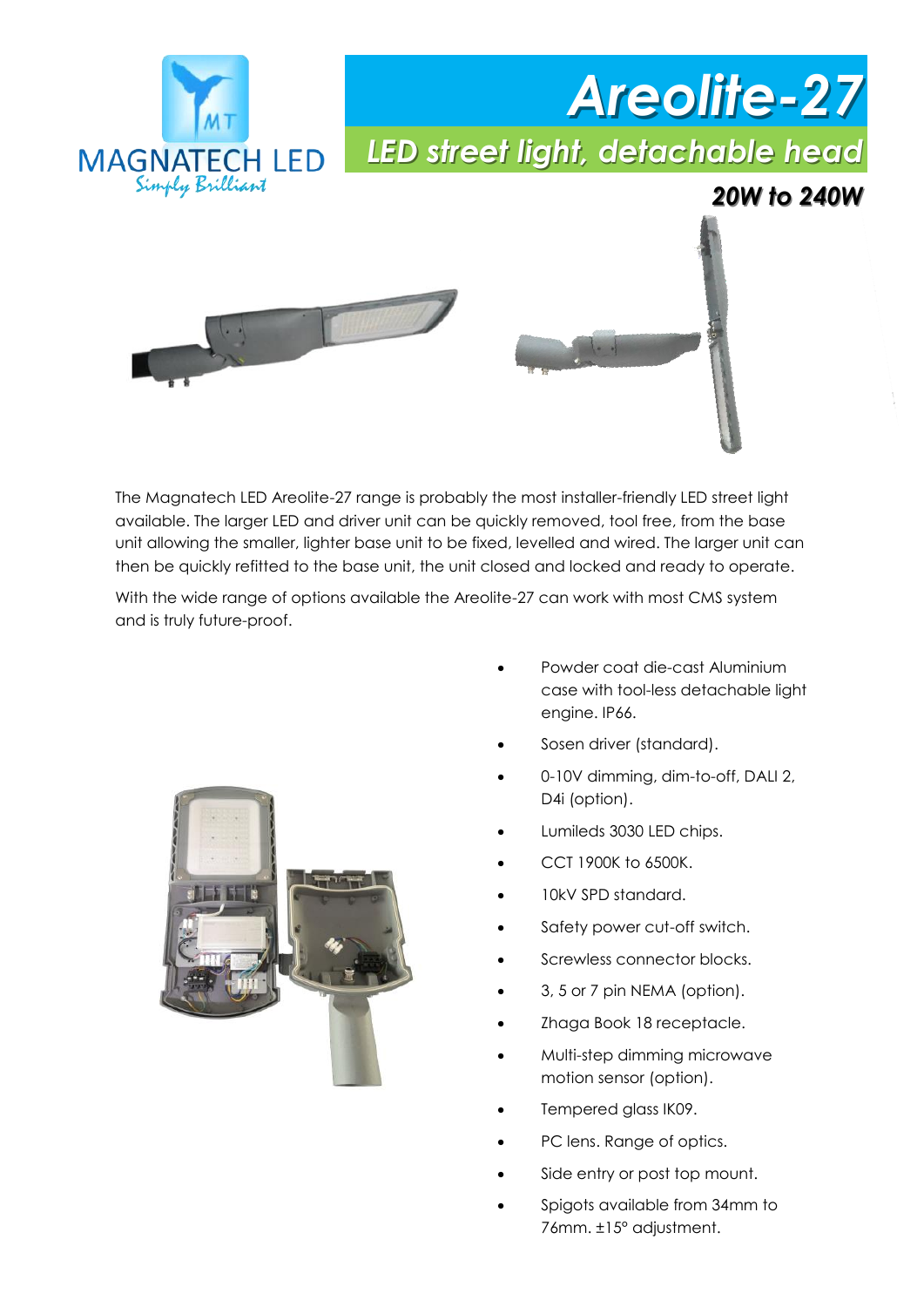

## *Areolite-27*

*LED street light, detachable head*

#### *20W to 240W*







| Model                                                                         |                                                                                       |      |      |      |      | <b>SH27</b>                                                      |              |       |       |              |       |       |
|-------------------------------------------------------------------------------|---------------------------------------------------------------------------------------|------|------|------|------|------------------------------------------------------------------|--------------|-------|-------|--------------|-------|-------|
| Power                                                                         | 20 <sub>W</sub>                                                                       | 30W  | 40W  | 50W  | 60W  | 80W                                                              | 100W         | 120W  | 150W  | 180W         | 200W  | 240W  |
| Lumens<br>Nom.                                                                | 2800                                                                                  | 4200 | 5300 | 6300 | 7300 | 10400                                                            | 12700        | 15600 | 19500 | 23400        | 27700 | 34000 |
| LED Qty                                                                       |                                                                                       |      |      | 96   |      |                                                                  |              | 192   |       |              | 320   |       |
| LED type                                                                      |                                                                                       |      |      |      |      | Philips Lumiled Luxeon 3030. Other brands available on request   |              |       |       |              |       |       |
| <b>CRI</b>                                                                    | >70                                                                                   |      |      |      |      |                                                                  |              |       |       |              |       |       |
| Colour<br>Temp.                                                               | 3000K, 4000K, 5000K, 6000K or specified from 2000K to 7000K                           |      |      |      |      |                                                                  |              |       |       |              |       |       |
| L70B10                                                                        | >50,000 hours                                                                         |      |      |      |      |                                                                  |              |       |       |              |       |       |
| Driver                                                                        | Sosen GA (80W to 200W) 200-277V, Sosen VA 100-277V. PF.0.95. Other drivers by request |      |      |      |      |                                                                  |              |       |       |              |       |       |
| Beam<br>Angle                                                                 |                                                                                       |      |      |      |      | 60°x60°, 90°x90°, Type 2, Type 3, Type 4                         |              |       |       |              |       |       |
| <b>Dimensions</b>                                                             | 500*220*90mm                                                                          |      |      |      |      |                                                                  | 580*270*90mm |       |       | 685*320*90mm |       |       |
| G.W.                                                                          | 4.6kg                                                                                 |      |      |      |      |                                                                  | 6kg          |       |       | 8.5kg        |       |       |
| Pole Dia.                                                                     |                                                                                       |      |      |      |      | Spigots for 48mm, 60mm, 76mm. Adaptor from 48mm to 34mm and 42mm |              |       |       |              |       |       |
| Material                                                                      | Case ADC12 aluminium, Cover toughened glass, Lens PC                                  |      |      |      |      |                                                                  |              |       |       |              |       |       |
| Protection                                                                    | IP66, IK09                                                                            |      |      |      |      |                                                                  |              |       |       |              |       |       |
| Surge                                                                         | 10kV with standard internal SPD                                                       |      |      |      |      |                                                                  |              |       |       |              |       |       |
| Packing                                                                       |                                                                                       |      |      |      |      |                                                                  |              |       |       |              |       |       |
| G.W.                                                                          |                                                                                       |      |      |      |      |                                                                  |              |       |       |              |       |       |
| Complies with all EU directives including EMC, LVD, RoHS, REACH               |                                                                                       |      |      |      |      |                                                                  |              |       |       |              |       |       |
| Standard warranty 5 years                                                     |                                                                                       |      |      |      |      |                                                                  |              |       |       |              |       |       |
| All data are nominal. Full test data are available for design simulations.    |                                                                                       |      |      |      |      |                                                                  |              |       |       |              |       |       |
| All packing information is nominal and will be confirmed at time of shipping. |                                                                                       |      |      |      |      |                                                                  |              |       |       |              |       |       |
| E&O E. Magnatech LED reserve the right to change details without notice.      |                                                                                       |      |      |      |      |                                                                  |              |       |       |              |       |       |

|             |                      |                 | <b>Part Number System</b> |                      |                   |
|-------------|----------------------|-----------------|---------------------------|----------------------|-------------------|
| Series      | <b>Driver</b>        | Power           | <b>CCT</b>                | <b>Beam Angle</b>    | Options           |
| <b>SH27</b> | SA= Sosen GA         | 20 <sub>W</sub> | $20 = 2000K$              | $H = Type 2$         | 00=None           |
|             | SB=Sosen VA          | 30W             | 30=3000K                  | $J = Type 3$         | $01 = NEMA 3-pin$ |
|             | SF=Sosen GA 0-10V    | 40W             | $40 = 4000K$              | For others ask sales | 02= NEMA 5-pin    |
|             | SG=Sosen VA 0-10V    | 50W             | 50-5000K                  |                      | 03= NEMA 7-pin    |
|             | For others ask sales | 60W etc.        | 60=6000K                  |                      |                   |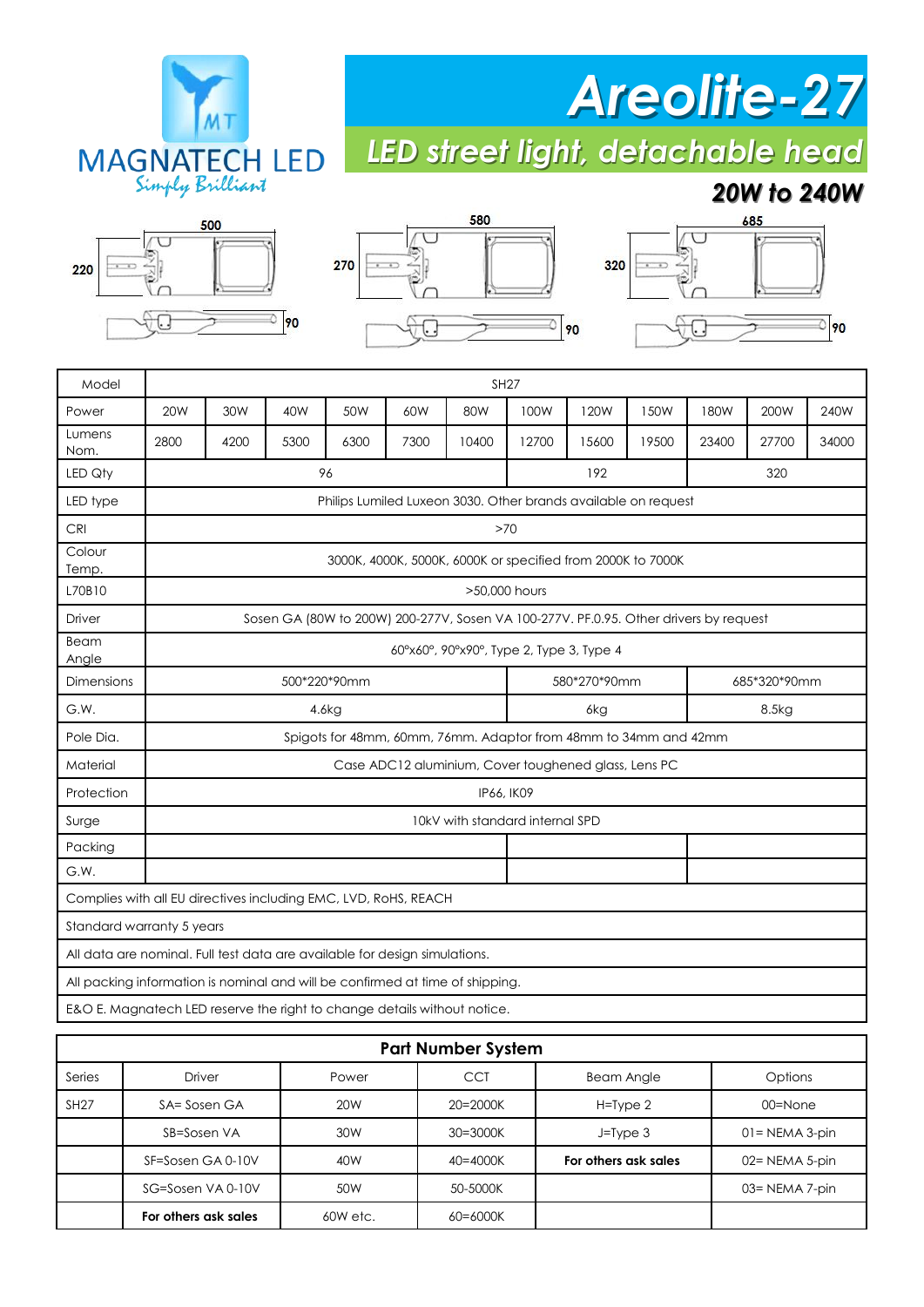

# *Areolite-27*

*LED street light, detachable head*

#### *20W to 240W*

**Optics**















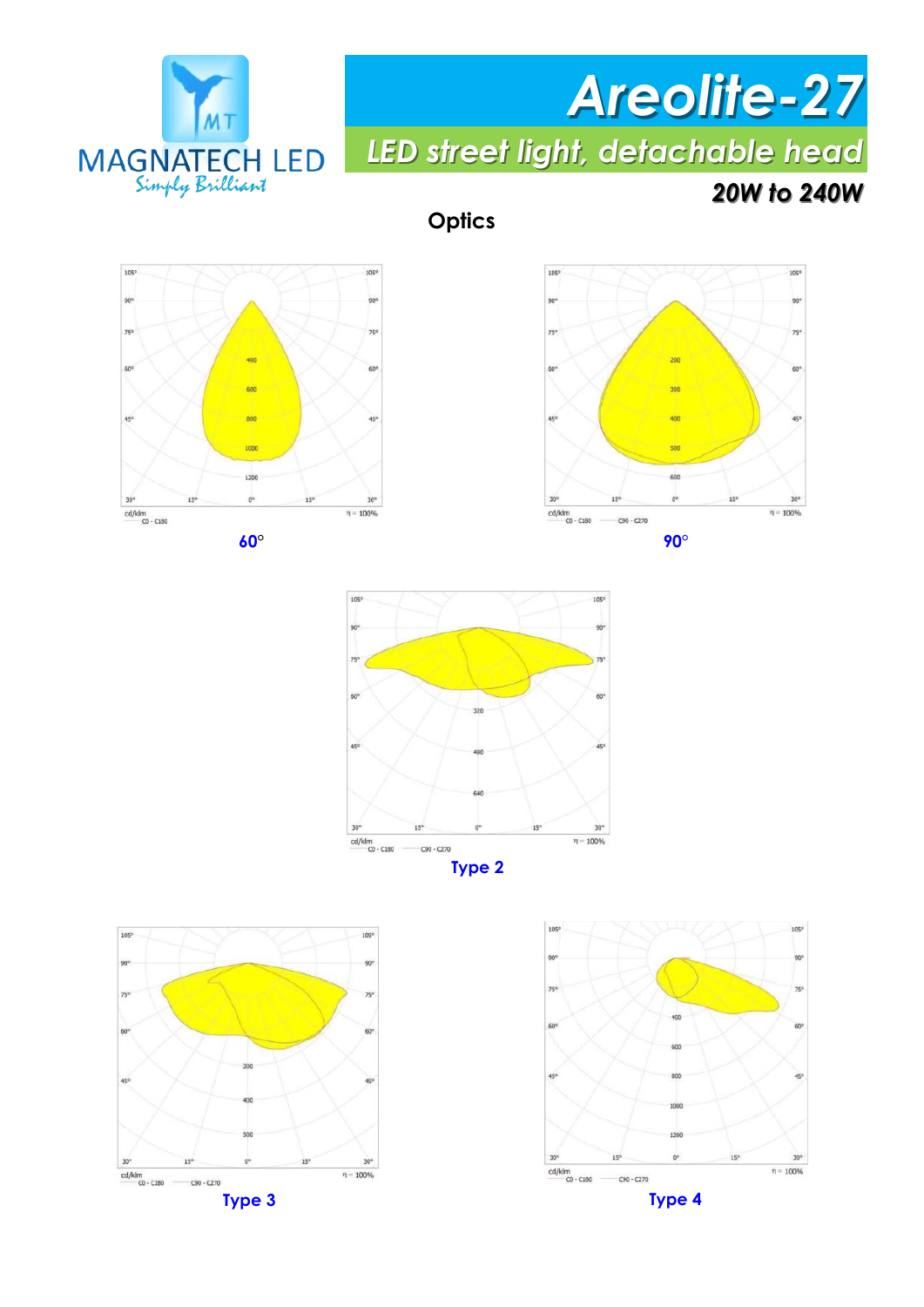

#### *20W to 240W*







**10kV SPD with status light Quick release spring clips Screw-less terminal block**









**Silicon seal IP67 7-10mm gland Power safety cut-out switch**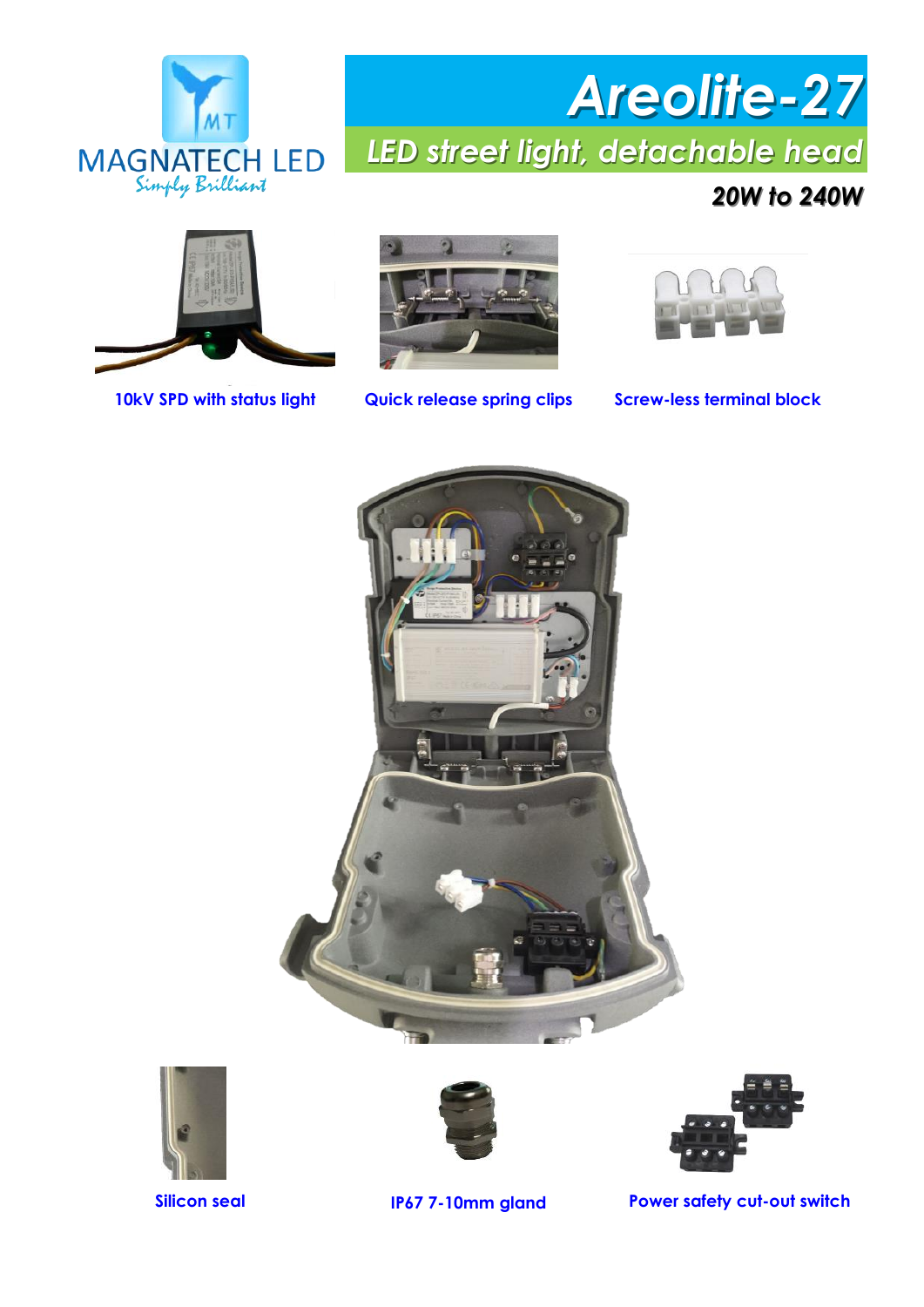

#### *20W to 240W*

|     |        | <b>ALCOHOL</b> |               | $10 - 14$ | ۰ |             |              |
|-----|--------|----------------|---------------|-----------|---|-------------|--------------|
| s.  |        | 5, 8           | $\frac{1}{2}$ | 新山        |   | 元、社         |              |
| W.  | ×      | 18             |               |           | ø | w           | l in         |
| $=$ | $= 14$ |                |               | $x - x$   |   | $x - x - x$ |              |
|     |        |                | N N N N N     |           |   | $11 - 36$   | - 11         |
|     |        |                | 用用某用者         |           |   | à,          |              |
| 10  | w-     |                | 20 20 30      |           | u | ü           | <b>HE-SH</b> |
|     | $= 11$ |                |               | 第二期 知     |   | 新英国         |              |
|     | 样 五    |                | 10 30 W       |           |   | $K-K$       |              |







**1.6mm aluminium PCB PC lens 4mm safety glass IK09** 

**Lumileds Luxeon 3030 LED**





**Tool free cover clips Spirit level** 

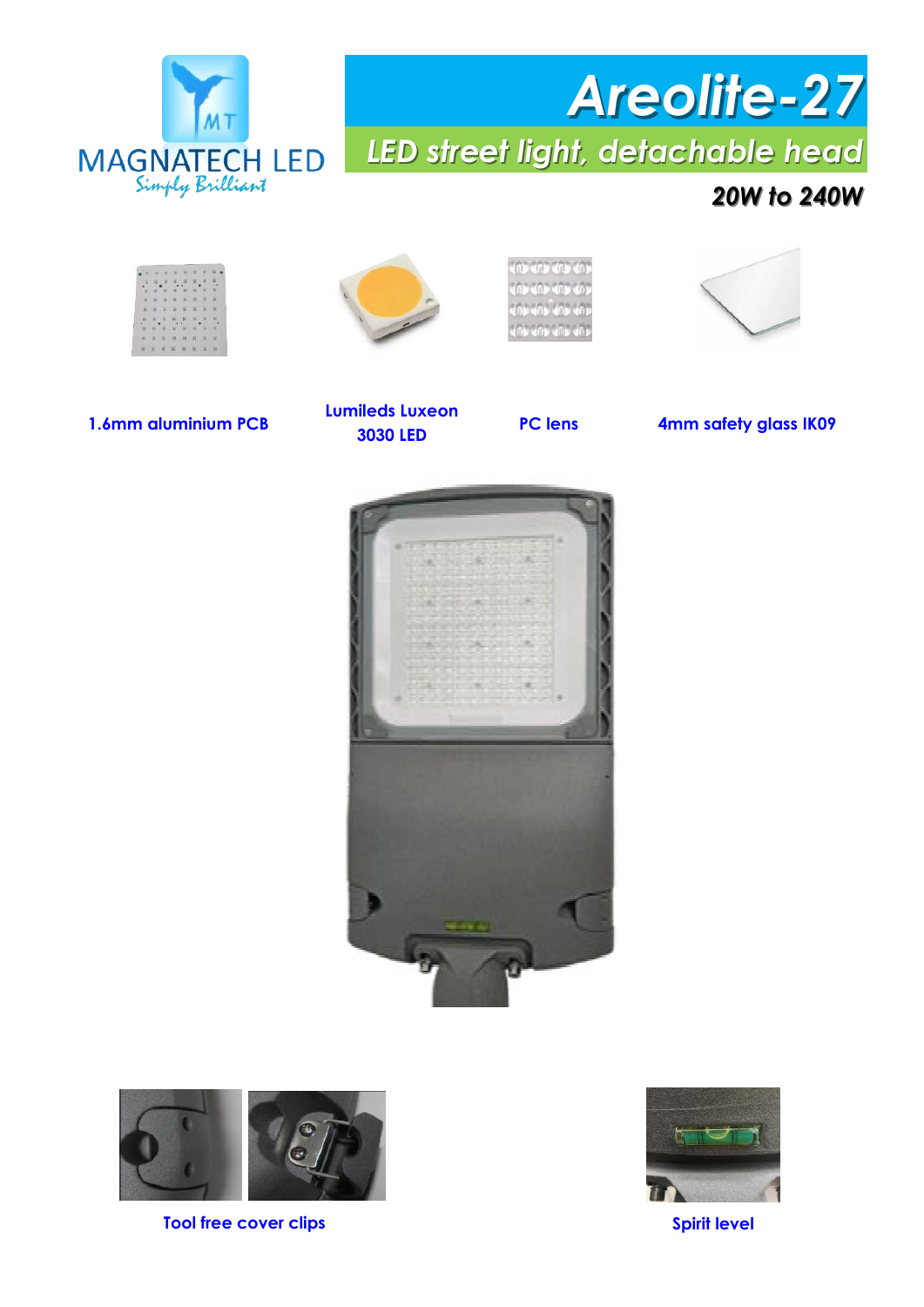

#### *20W to 240W*

**Options**

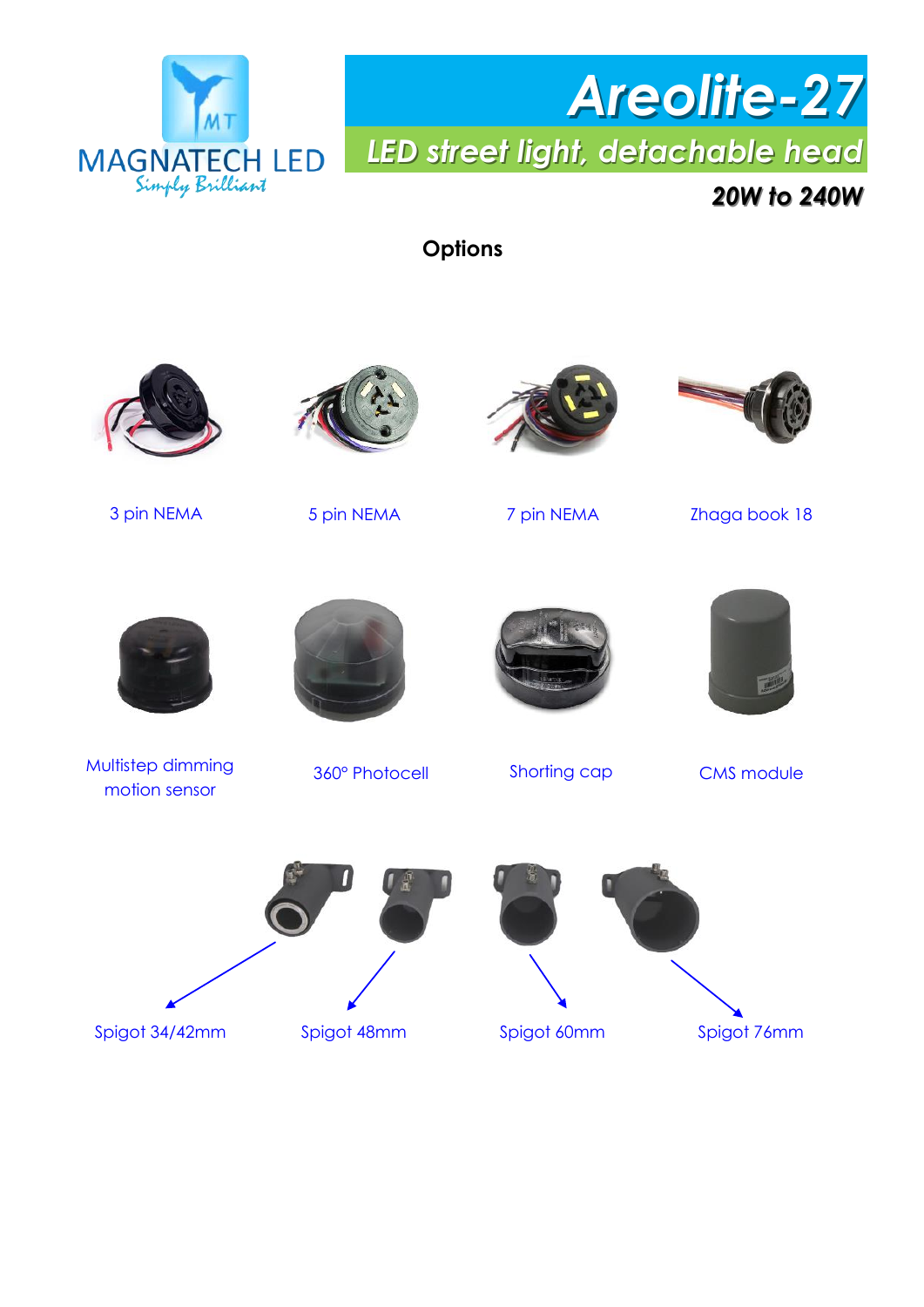

#### *20W to 240W*

#### **Installation**









**Open cover clips**

**Open cover Release spring clips Remove light unit** 











**Fit base unit Level Connect power wires**





**Re-fit light unit Close cover clips Installation complete**